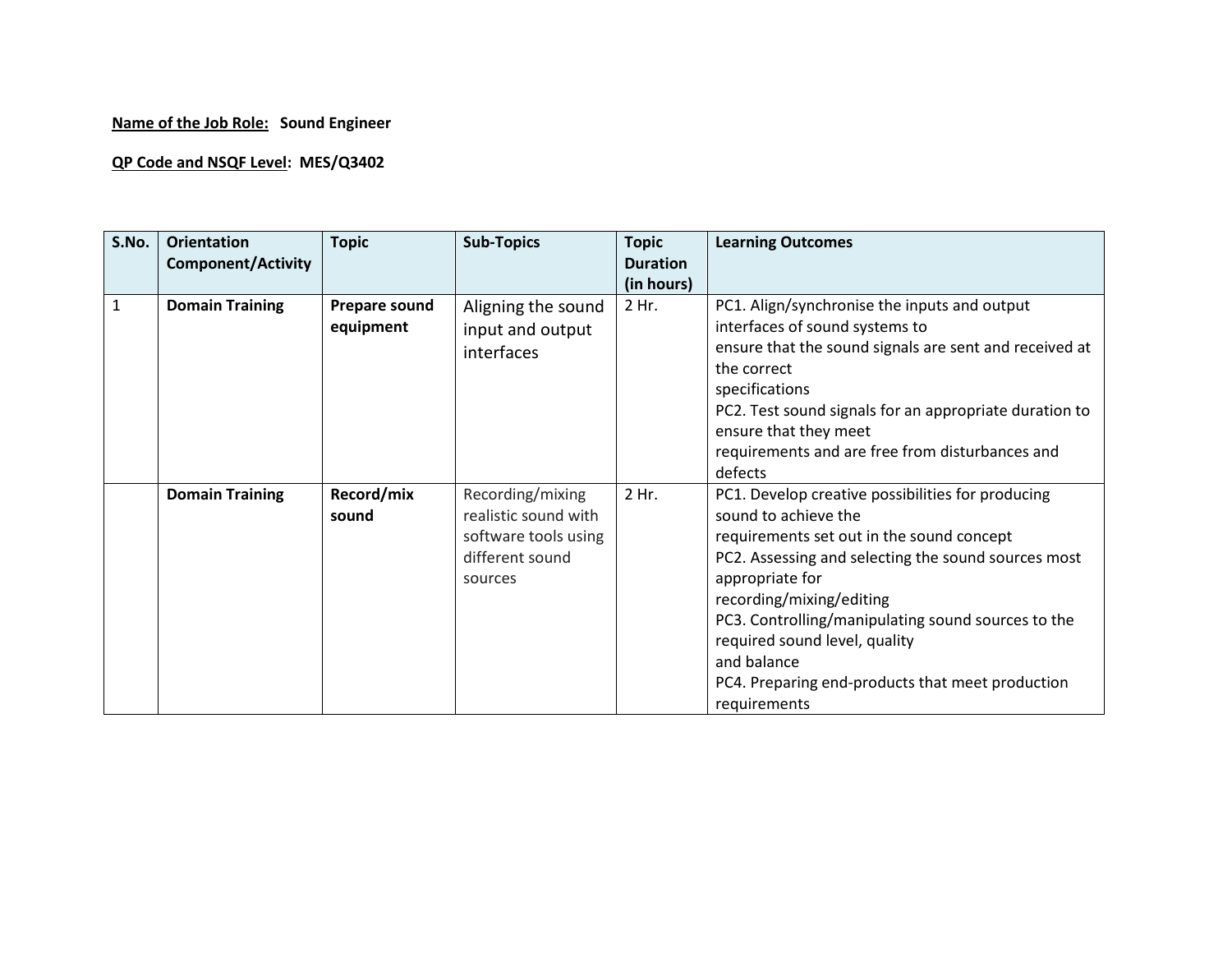| <b>Domain Training</b> | <b>Maintain</b> | 1. Understanding    | 2 Hr. | PC1. Understand and comply with the organisation's     |
|------------------------|-----------------|---------------------|-------|--------------------------------------------------------|
|                        | workplace       | the                 |       | current health, safety and                             |
|                        | health and      | risks prevalent in  |       | security policies and procedures                       |
|                        | safety          | the                 |       | PC2. Understand the safe working practices pertaining  |
|                        |                 | workplace           |       | to own occupation                                      |
|                        |                 | 2. Knowing the      |       | PC3. Understand the government norms and policies      |
|                        |                 | people              |       | relating to health and safety                          |
|                        |                 | responsible for     |       | including emergency procedures for illness, accidents, |
|                        |                 | health              |       | fires or others which                                  |
|                        |                 | and safety and the  |       | may involve evacuation of the premises                 |
|                        |                 | resources available |       | PC4. Participate in organization health and safety     |
|                        |                 | 3. Identifying and  |       | knowledge sessions and drills                          |
|                        |                 | reporting risks     |       | PC5. Identify the people responsible for health and    |
|                        |                 | 4. Complying with   |       | safety in the workplace,                               |
|                        |                 | procedures in the   |       | including those to contact in case of an emergency     |
|                        |                 | event of an         |       | PC6. Identify security signals e.g. fire alarms and    |
|                        |                 | emergency           |       | places such as staircases, fire                        |
|                        |                 |                     |       | warden stations, first aid and medical rooms           |
|                        |                 |                     |       | PC7. Identify aspects of your workplace that could     |
|                        |                 |                     |       | cause potential risk to own and                        |
|                        |                 |                     |       | others health and safety                               |
|                        |                 |                     |       | PC8. Ensure own personal health and safety, and that   |
|                        |                 |                     |       | of others in the workplace                             |
|                        |                 |                     |       | though precautionary measures                          |
|                        |                 |                     |       | PC9. Identify and recommend opportunities for          |
|                        |                 |                     |       | improving health, safety, and                          |
|                        |                 |                     |       | security to the designated person                      |
|                        |                 |                     |       | PC10. Report any hazards outside the individual's      |
|                        |                 |                     |       | authority to the relevant person                       |
|                        |                 |                     |       | in line with organisational procedures and warn other  |
|                        |                 |                     |       | people who may be<br>affected                          |
|                        |                 |                     |       |                                                        |
|                        |                 |                     |       | PC11. Follow organisation's emergency procedures for   |
|                        |                 |                     |       | accidents, fires or any other                          |